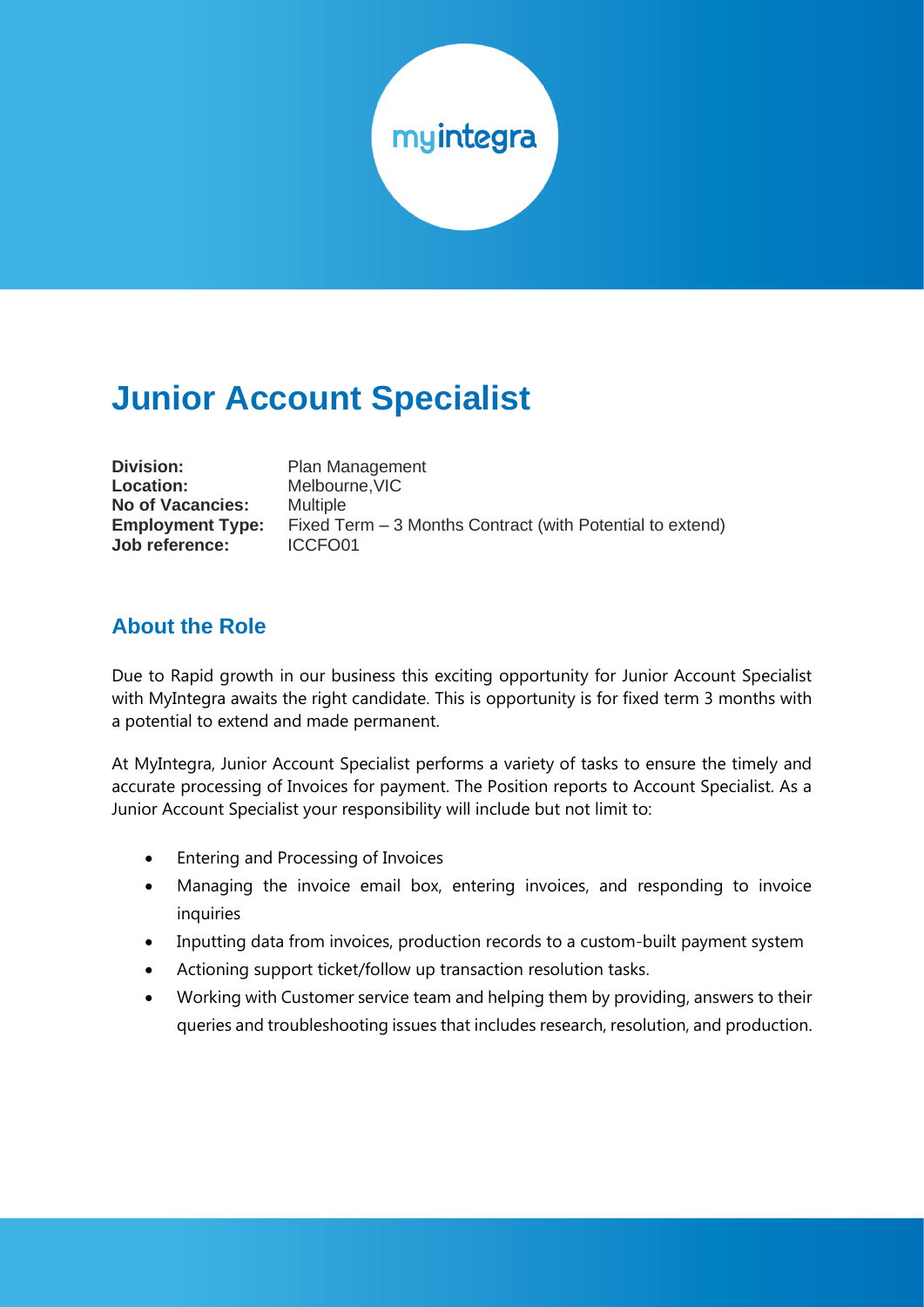#### **About You**

**To be successful in this role you will need to have:**

- High School Diploma and 1 year of Clerical, data inputting, accounting & banking experience or Payment resolution or Business Research experience
- Must have ability to work independently and as part of a team, in a fast-paced environment with multiple deadlines.
- Must have excellent attention to details.
- Must be highly organized.
- Must have the ability to effectively communicate.
- If you have lived or worked overseas in the last ten years for a period of 12 months or more, we require a certified copy of your International Police Check, or evidence of applying for an International Police check. The Police Check must cover the entire period you were overseas.

### **About Us**

MyIntegra provides Plan Management and Support Coordination to people with disability, their families and carers. We have been operating since the National Disability Insurance Scheme (NDIS) rollout in 2016, championing empowered living for people with disability. We provide independent and unbiased support to NDIS participants looking for possibilities to maximise their plan and supports. Based in Australia and operating across all states, we offer best-inclass tools and technologies to help tens of thousands of people securely manage their disability budgets. Dedicated to continuous improvement and accountability, MyIntegra is an NDIS-registered provider with ISO accredited certification for the 'Provision of Disability Support Services' (ISO 9001:2015). We deliver our services in alignment with the National Disability Standards and are a proud member of the peak industry body, Disability Intermediaries Australia (DIA).

### **We Offer**

.

- A flexible, supportive, and friendly team environment
- The opportunity to help people with disability live independent and fulfilling lives.
- Ongoing training, career progression and professional development opportunities
- An attractive salary

## **Application Process**

If you have the energy and passion for this exciting role, please send us your resume with a cover letter to [careers@myintegra.com.au](mailto:careers@myintegra.com.au) with a subject line "Application for the Junior Account Specialist".

*Successful applicants will be required to undergo a NDIS Worker Screening Check and Employment reference check.*